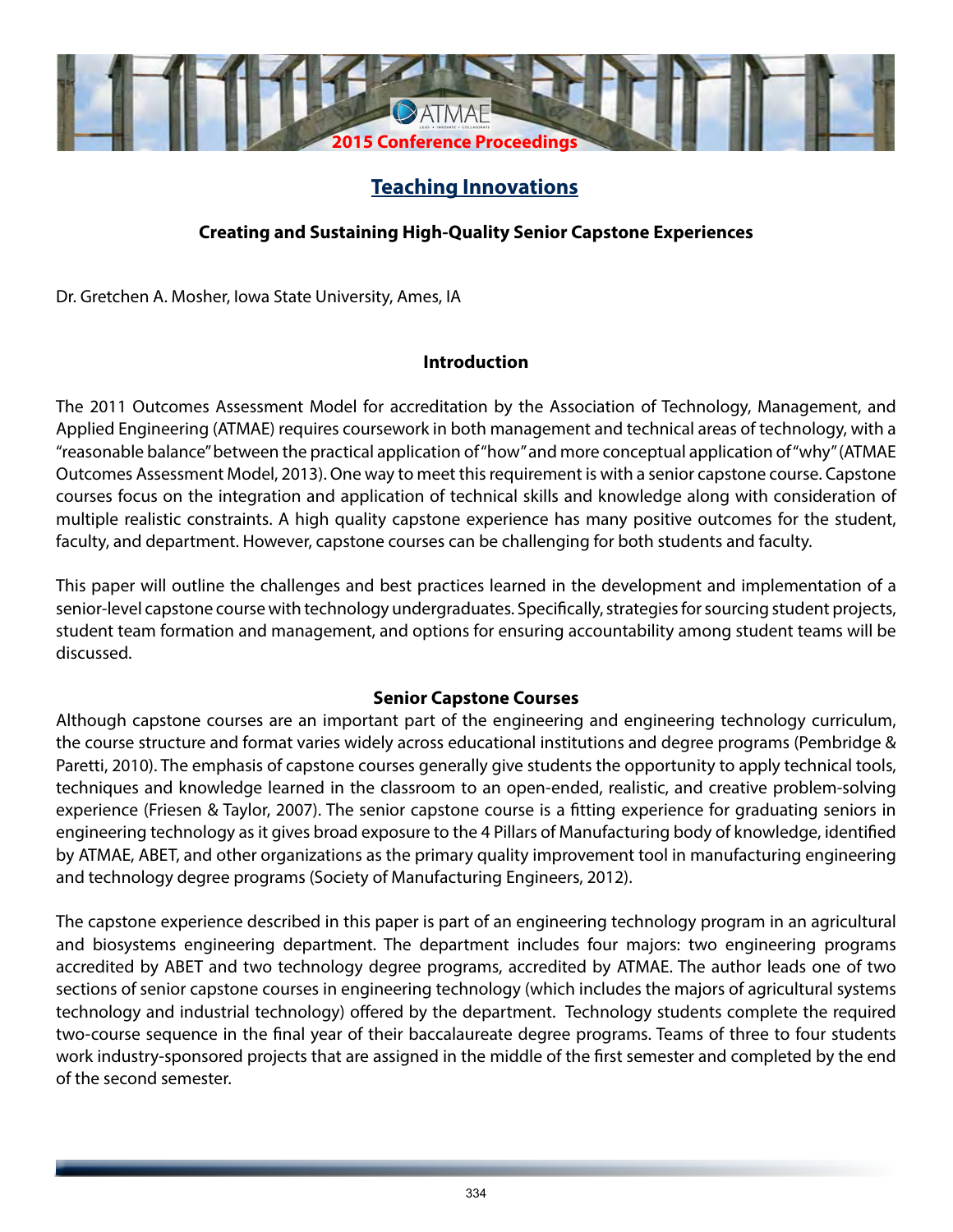

Historically, the number of students enrolled was approximately 20 students per semester. The author has taught the course for four years, but in that time the enrollment has increased dramatically, as shown in Figure 1.



Figure 1. Number of capstone students and projects: 2012 through 2015

Increased enrollments have influenced the way the senior capstone course is taught, but the overriding goal is to keep the hands-on, problem-solving nature of the course, even when the number of students and projects is larger than in the past.

### **Industry Projects**

The use of industry-sponsored projects is the tradition in the author's department. Although the "real-life" aspects of industry-sponsored projects appeal to both faculty and students, these types of projects have both advantages and disadvantages. Advantages to industry-sponsored projects include: students can work a realistic problem, financial support from industrial partner is generally available, student motivation is often higher, and faculty have the opportunity to observe students working in non-academic environments (Magleby et al., 2001; Friesen & Taylor, 2007). Industry-sponsored projects also facilitate outreach from the academic department to industrial stakeholders and provide the mechanism for external and expert opinion needed to validate student learning, as required by many accreditation bodies.

However, industry-sponsored projects also have negative aspects. These include: challenges to sourcing and recruiting students projects, risk of failure has higher stakes, faculty often must work outside of their expertise area, and intellectual property and other administrative issues must be resolved between the academic institution and the industrial partner (Magleby et al., 2001; Friesen & Taylor, 2007). Even with the potential negatives listed here, previous researchers have found that the majority of capstone courses taught in engineering fields utilize industrysponsored projects (Todd et al., 1993; Howe & Wilbarger, 2005).

To address the issues identified by previous educators concerning the use of industry-sponsored capstone projects, several actions have been taken at the program, department, and college level. The first of these is a project form. The project form describes the engineering technology capstone program to potential clients and helps guide the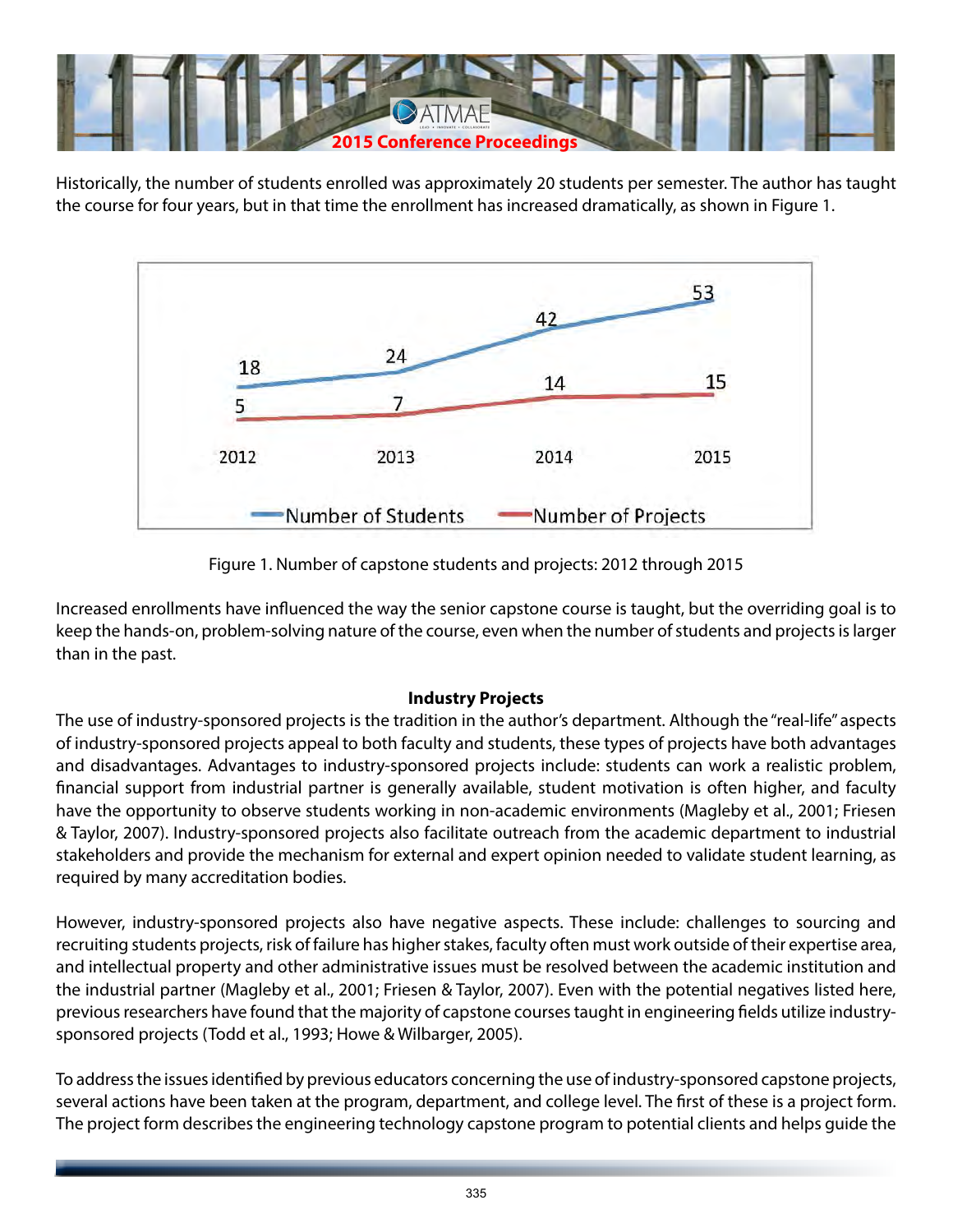

thought process of industrial sponsors on project development. The form is circulated among external stakeholders and clients. In addition, when contact is made with the University's service unit for short-term projects, the form is sent to prospective clients, who in turn complete the form with a potential project idea or ideas. Project concepts are submitted to the faculty leading the capstone course. He or she will then vet the projects and present the resulting project ideas to the students for consideration and eventual selection.

The use of the project form addresses several challenges identified by the National Academy of Engineering in 2012. First, all projects are vetted by the instructor or instructors before being accepted as a potential capstone project. This allows for projects to be appropriately scaled for the time period allowed, which is one area of challenge identified by the National Academy of Engineering in their 2012 best practices report.

A second advantage of the project forms is that they require prospective clients to think about the scope of the project before agreeing to participate in the capstone course. Early planning and engagement of industry partners at the beginning of the capstone process is also recommended by the National Academy of Engineering (2012). In this case, project forms are distributed to potential industrial partners at every possible opportunity, including to groups such as the alumni association, the departmental advisory council, and other external units. Project ideas are accepted from prospective clients 12 months a year, and efforts are made to develop relationships with industrial partners that go beyond a one-time course project.

A third advantage of the project forms is that they identify key contact person at each company where projects take place. As suggested by Magleby et al. (2001), the forms allow the instructor to review the project to ensure it is a good fit with University policies, timelines, and resources. Additionally, concerns with intellectual property and liability can be addressed up-front rather than in the middle of the project.

Lastly, the project forms facilitate a strong and structured administration and communication plan between the industrial client and the university. Friesen and Taylor (2007) identify this as a key component for the success of university and industry collaborations. These recommendations also reflect earlier conclusions by Todd, Sorensen, and Magleby (1993) on the design of capstone projects for industrial clients.

### **Student Team Formation and Project Selection**

A second challenge of capstone courses is that the majority of courses are taught using student learning teams (Shuman et al., 2005; Dym et al., 2005). Team selection has been discussed by previous researchers (Pembridge & Paretti, 2010; Dym et al., 2005; Bacon et al., 1999), specifically in terms of most positive classroom outcomes. Although each method has its advantages in certain environments, for long-term projects that have high stakes (as is the case with capstone projects), instructor-selected teams are the recommended method of team selection. To assist with the difficult task of assigning students to teams and then assigning the teams to projects, a method was developed for use in the capstone classroom (Mosher, 2014).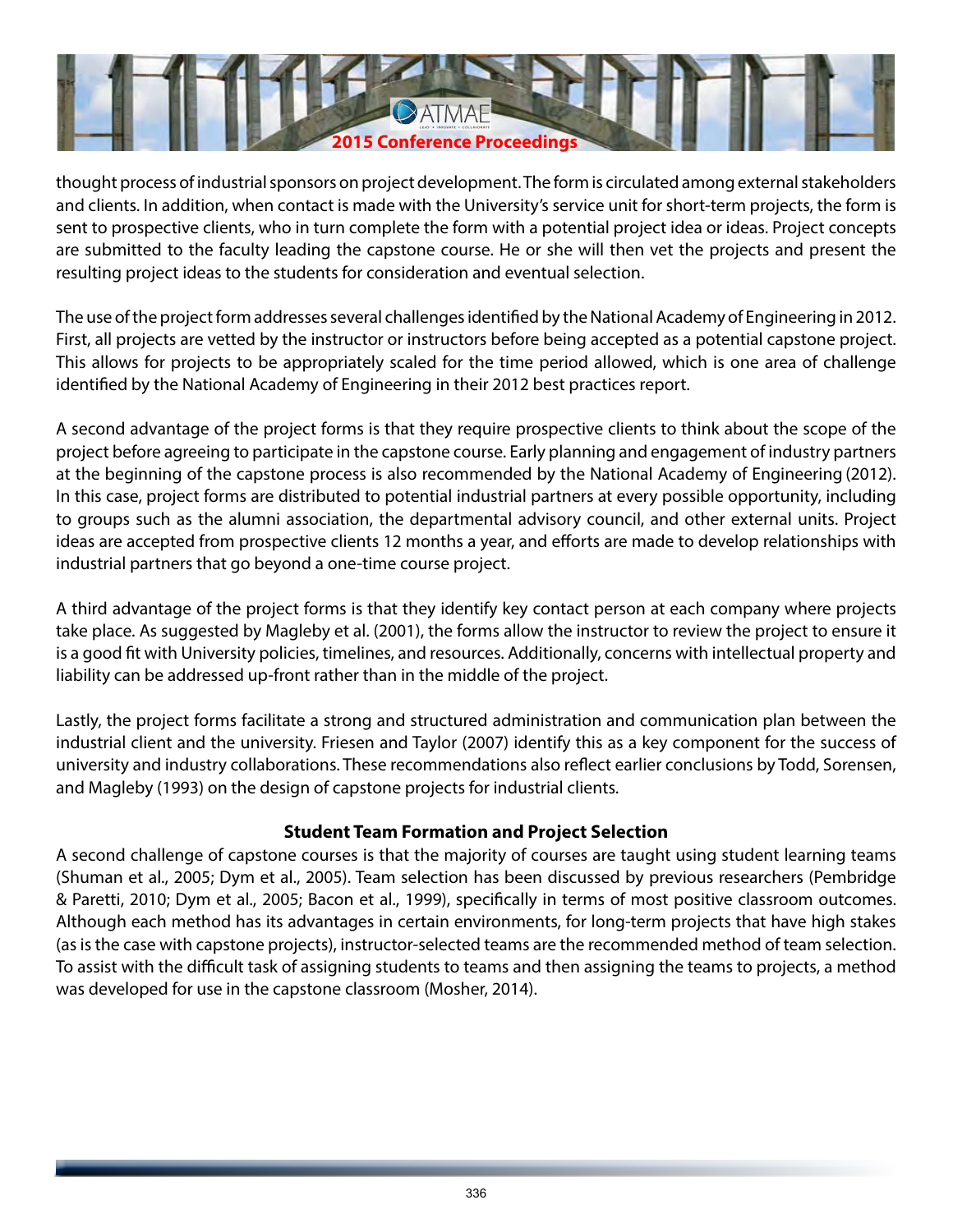

Early in the semester, students must complete a learning styles survey. This activity is more for the students' benefit than for the instructor - students often do not understand how they best learn and this activity gives them a chance to think about and reflect upon on their preferred learning style. Students also complete a detailed form where they identify which courses they have taken, what project management activities they enjoy, and how they handle deadlines and large projects. In class, work styles and project management concepts are discussed and students are prepped for the project assignment process.

As part of the project and team assignment process, students are required to submit a written "bid" that outlines the top three projects they are most interested in completing for their senior capstone project. Information on the projects, the clients, and project background and requirements are presented to the class by the instructor earlier in the semester. Students are required to explain their background and working style and how these skills and abilities would support their work on a specific project. Students may select more than three projects if they wish. They may also explain which projects they would rather not work on.

As part of the written bid assignment, students are allowed to indicate fellow classmates they would like to have as teammates. Students may also identify classmates they would prefer not to work with. Although it is not always possible to honor every request to work with a specific classmate, requests to not work with a certain classmate are always honored. As shown in Table 1, most of the students did not indicate a specific person to work with or not work with. Therefore, student preferences and ultimate assignments were driven almost entirely by their project requests.

| <b>Action</b>                            | Met                  | Not met            |
|------------------------------------------|----------------------|--------------------|
| Specific teammate request                | 9(2014)<br>20 (2015) | 6(2014)<br>7(2015) |
| Teammate Non-request (requesting to not  | 12 (2014)            | 0(2014)            |
| work with someone)                       | 9(2015)              | 0(2015)            |
| Assigned to one of top 3 project choices | 41 (2014)            | 1 (2014)           |
|                                          | 52 (2015)            | 1(2015)            |

### Table 1. Student project selection process data for 2014\* and 2015\*\*

\*n=42 total students; \*\*n=53 total students

The entire process for project and team selections lasted approximately three weeks. Although the process of assigning teams and projects closely resembled putting a gigantic jigsaw puzzle together from an instructor standpoint, the final outcome has been very positively received by students. While students have some say in whom they work with and which capstone project they work, the instructor makes the final selection. The process also is inclusive for students who may not have friends or acquaintances in the course. All students receive a project that they already feel some ownership and connection with.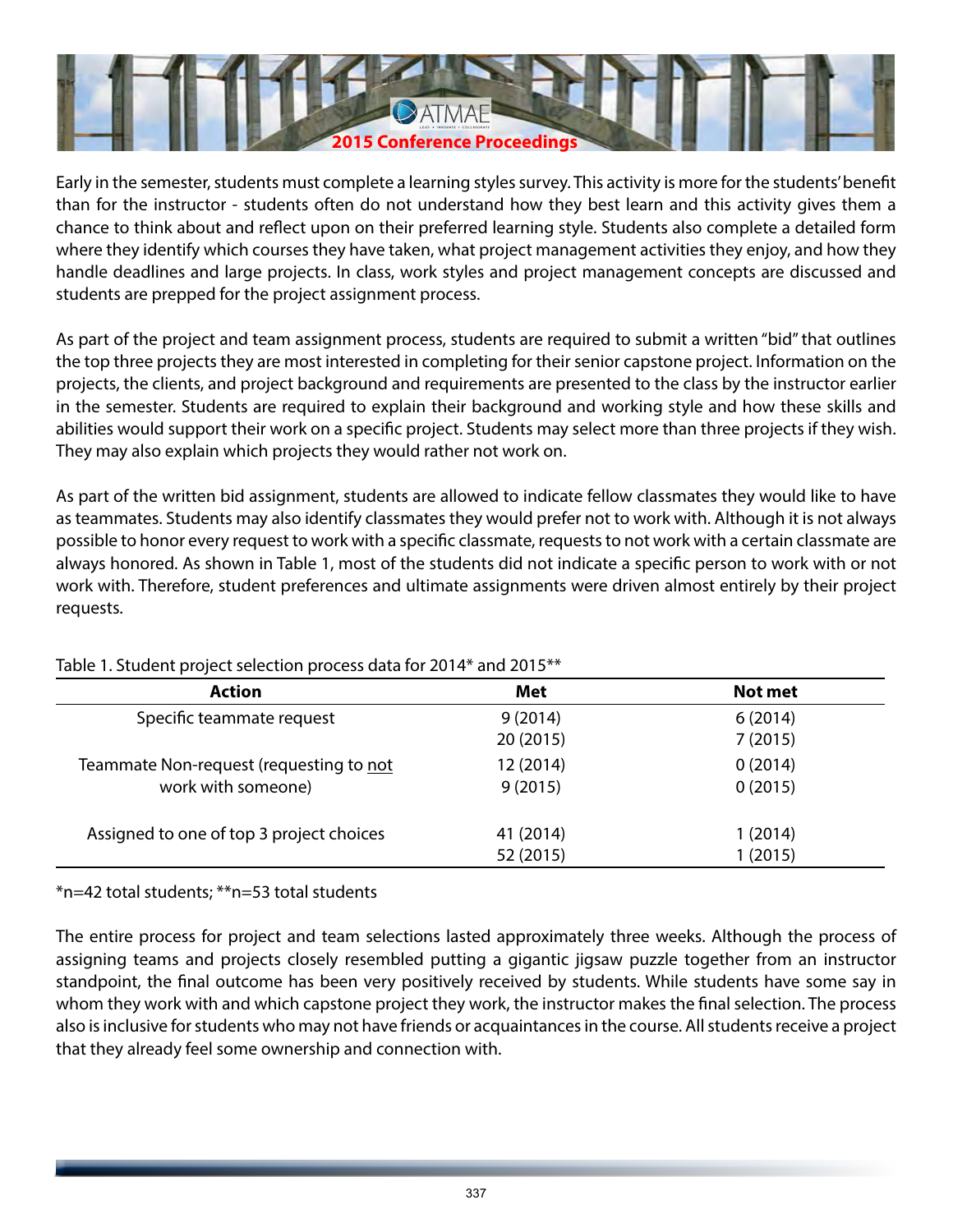

### **Ensuring Accountability of Students**

Fair and consistent assessment of students is always challenging, but the capstone course adds even further challenges (Dutson et al., 1997; Brackin et al., 2011). The evaluation criteria of capstone courses include multiple aspects, some of which cannot be controlled by students or faculty. Brackin et al. (2011) argue that a failed capstone project does not always mean that no learning has occurred. For this reason, evaluating a project simply on its "success" as perceived by the instructor is not always the best practice. Ensuring individual accountability on student teams is also a challenge (Bacon et al., 1999).

Integrating team activities while keeping individual accountability can be facilitated through peer evaluation (Freeman & Dyrenfurth, 2004). The basis for peer evaluation is to counteract the tendency toward "social loafing" – a phenomenon that occurs when individuals lower their effort when working in a team, assuming that other members will pick up their work tasks (Bacon et al., 1999). Michaelsen et al. (2004) suggest that a single peer evaluation is not as effective as multiple evaluations that occur throughout the course. Peer evaluation provides team members the ability to indirectly address low performers on their team. Poor team performance, even of a temporary nature, will negatively impact the grade in this case, as the peer evaluation scores given by teammates constitute approximately 25% of the final grade.

A second way to enhance individual accountability is by using low-stakes assignments (Elbow & Sorcinelli, 2011). In this course, students are required to individually submit a "memo" to their instructor after each instructor and team meeting, summarizing the meeting highlights. Instructor and team meetings occur approximately every two weeks. By providing a synopsis of the content covered in the meeting, students accomplish two tasks: 1) forced record-keeping on project details and 2) providing an indication of accountability for both attending and remaining engaged during the instructor/student meeting. The assignment also gives students the opportunity to summarize what they perceive as the important components of the meeting – completing the learning competencies of evaluation and synopsis – both of which are at the highest levels of Bloom's Taxonomy (Bloom, 1969). The individual meeting synopses comprise approximately 25% of the final grade.

Together with the peer evaluation scores, nearly 50% of the grade is based on individual contributions and the quality of team contributions. A third component of team projects is the management of conflict (Brackin et al, 2011). Remembering that students generally do not have the skills to remediate major conflict within their team, effective mentoring from the instructor is important. For this reason, providing a clear path for expectations and the structure of the course assists students and provides the basis for actions taken by the instructor in response to low student performance.

### **Implications for Technology Faculty**

The use of capstone courses in technology degree programs has many benefits, but adding a capstone course to the degree program can be challenging. The overriding goal of capstone course projects is student learning and this must drive all decision choices regarding project selection, management, and evaluation. A failed project does not necessarily mean that no learning occurred, however, a challenging but positive experience provides benefits to all parties.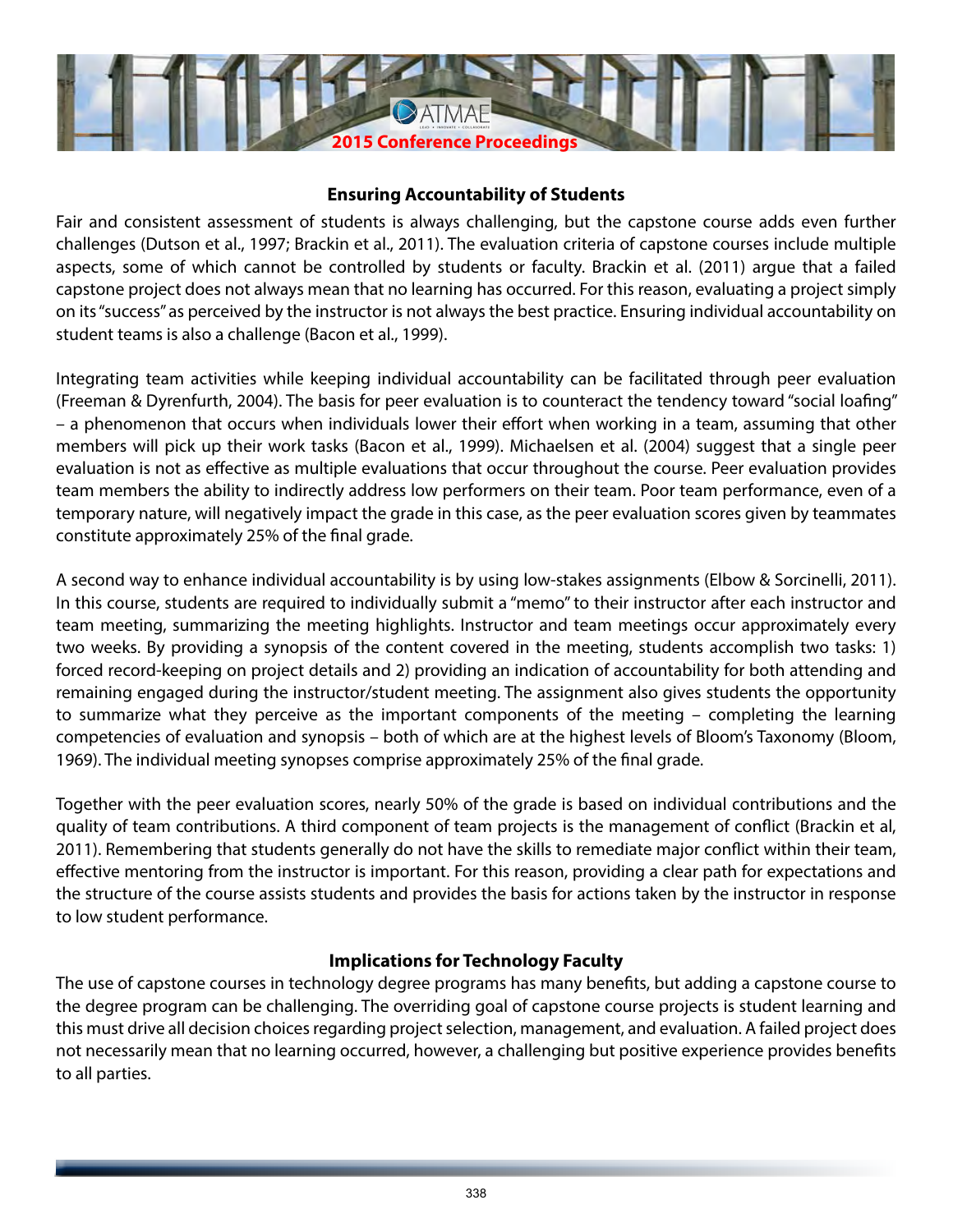

The following are primary considerations for faculty in developing and leading a high-quality capstone course for technology undergraduates:

- • Appropriate scoping and planning of the project with the client ahead of time
- • Ownership and buy-in from students through controlled project and team selection
- High tolerance for ambiguity and uncertainty as students work through the details of the project
- Balanced methods of individual and group accountability

Although leading a capstone course can be challenging, it can also be very rewarding for students, faculty, and industrial clients and remains one of the best ways to evaluate how well students have learned to apply the technical content they have been taught.

#### **References**

- Association for Technology, Management, and Applied Engineering. (2013). 2011 Outcomes assessment model. Accessed on June 18, 2015 from: www.atmae.org/resource/resmgr/docs/handbook\_2011\_outcomes [asses.pdf](http://www.atmae.org/resource/resmgr/docs/handbook_2011_outcomes_asses.pdf).
- Bacon, D.R., Stewart, K.A., & Silver, W.S. (1999). Lessons from the best and worst student team experiences: How a teacher can make the difference. *Journal of Management Education*, 23(5), 467-488.
- Bloom, B. S. (1969). *Taxonomy of educational objectives: The classification of educational goals; handbook*. New York, NY: D. McKay Co.
- Brackin, P., Knudson, D., Nassersharif, B., O'Bannon, D. (2011). Pedagogical implications of project selection in capstone design courses. *International Journal of Engineering Education*, 27(6), 1164-1173.
- Dutson, A.J., Todd, R.H., Magleby, S.P., & Sorensen, C.D. (1997). A review of literature on teaching engineering design through project-oriented capstone courses. *Journal of Engineering Education*, 86(1), 17-28.
- Dym, C., Agogino, A.M., Eris, O., Frey, D.D., & Leifer, L.J. (2005). Engineering design thinking, teaching, and learning. *Journal of Engineering Education*, 94(1), 103-120.
- Elbow, P. & Sorcinelli, M.D. (2011). Using high-stakes and low-stakes writing to enhance learning. A chapter in *McKeachie's Teaching Tips (13th ed.)*, by M. Svinicki and W.J. McKeachie. Wadsworth: Belmont, CA.
- Freeman, S.A. & Dyrenfurth, M.J. (2004). Using peer assessments in team activities. *Journal of Industrial Technology*, 20(1), 2-8.
- Friesen, M. & Taylor, K.L. (2007). Perceptions and experiences of industry co-operators in project-based design courses. *International Journal of Engineering Education*, 23(1), 114-119.